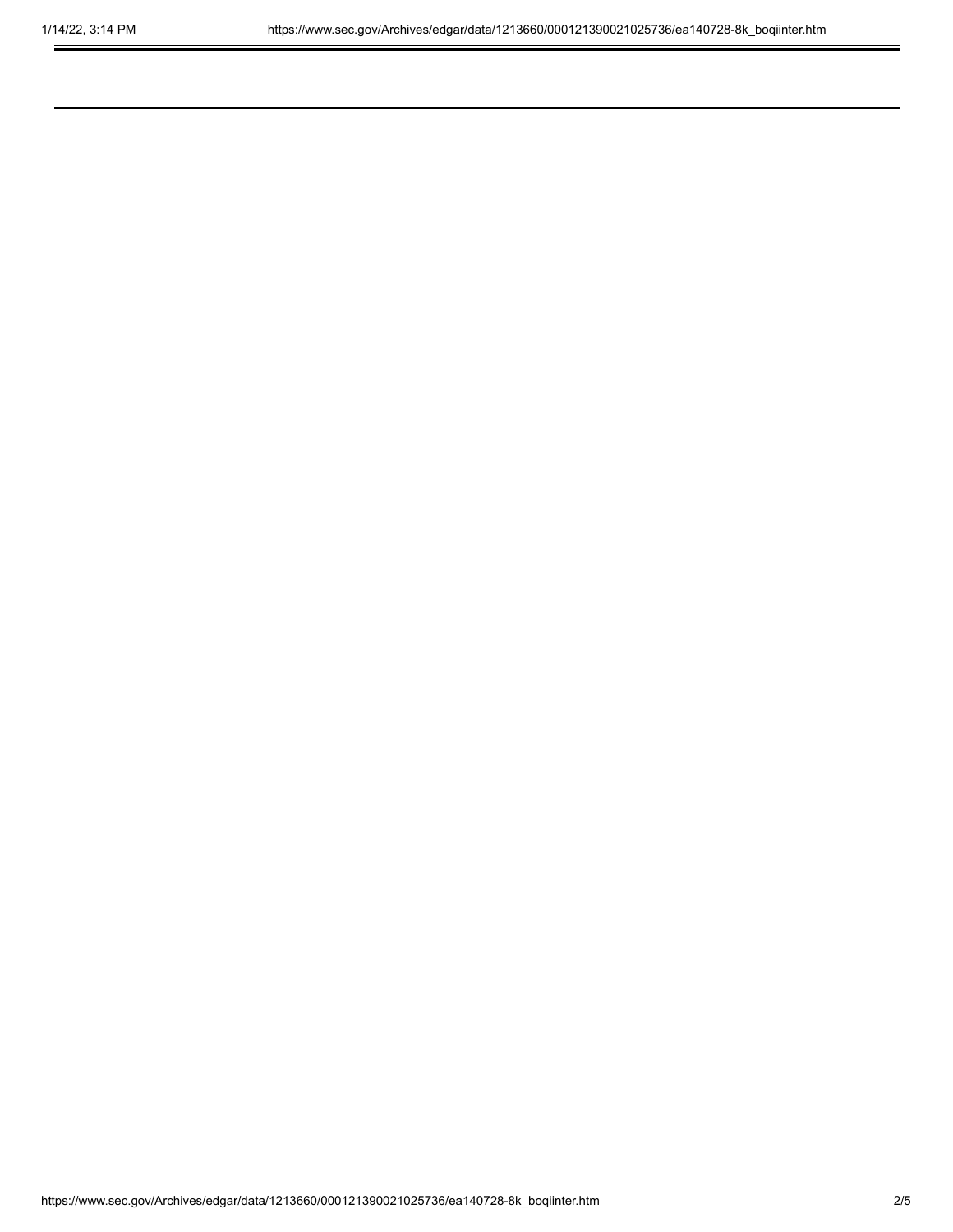### **Section 2 – Financial Information**

#### **Item 2.01. Completion of Acquisition or Disposition of Assets.**

As previously disclosed, on April 9, 2021, the Registrant entered into a stock purchase agreement (the "Agreement") to acquire three private hospitals in the People's Republic of China, Wuzhou Qiangsheng Hospital, Suzhou Eurasia Hospital and Yunan Yuxi Minkang Hospital. Pursuant to the Agreement, the Registrant agreed to purchase all the issued and outstanding equity interests in the three hospitals. The transaction closed effective May 6, 2021 when 100% of equity interests in the three hospitals were transferred to the Registrant and the closing consideration was paid.

The aggregate purchase price for the equity interests was RMB 162,000,000 (approximately \$24,923,077). The closing consideration was RMB 20,000,000 (approximately US\$3,076,923) in cash and 4,000,000 shares of common stock of the Registrant, the value of which was agreed by the parties to be RMB 78,000,000 or US\$12,000,000. The balance of the purchase price in the amount of RMB 64,000,000 (approximately US\$9,846,153) is subject to post-closing adjustments based on the performance of the three hospitals in 2021 and 2022.

The foregoing description is qualified in its entirety by reference to the full text of the Agreement, which was filed as Exhibit 4.1 to the Registrant's Current Report on Form 8-K dated April 13, 2021 and is incorporated in this Report by reference.

#### **Item 3.02 Unregistered Sale of Equity Securities.**

The information required to be reported under this Item is incorporated by reference to Item 2.01 of this Current Report on Form 8-K.

## **ITEM 8.01 OTHER INFORMATION**

On May 12, 2021, the Registrant issued a press release announcing the completion of its acquisition of the Hospitals. A copy of the press release is attached as Exhibit 99.1 to this current report on Form 8-K and is incorporated by reference herein.

The information under this Item 8.01, including Exhibit 99.1, is deemed "furnished" and not "filed" under Section 18 of the Securities Exchange Act of 1934, as amended (the "Exchange Act"), or otherwise subject to the liability of that section, and shall not be incorporated by reference into any registration statement or other document filed under the Securities Act of 1933, as amended, or the Exchange Act, except as shall be expressly set forth by specific reference in such filing.

The information in this Current Report on Form 8-K, including Exhibit 99.1, may contain forward-looking statements based on management's current expectations and projections, which are intended to qualify for the safe harbor of Section 27A of the Securities Act of 1933, as amended, and Section 21E of the Securities Exchange Act of 1934, as amended. The statements contained herein that are not historical facts are considered "forward-looking statements." Such forward-looking statements may be identified by, among other things, the use of forward-looking terminology such as "believes," "expects," "may," "will," "should," or "anticipates" or the negative thereof or other variations thereon or comparable terminology, or by discussions of strategy that involve risks and uncertainties. In particular, statements regarding the efficacy of investment in research and development are examples of such forwardlooking statements. The forward-looking statements include risks and uncertainties, including, but not limited to, the effect of political, economic, and market conditions and geopolitical events, including the current COVID-19 global crisis; legislative and regulatory changes that affect our business; the availability of funds and working capital; the actions and initiatives of current and potential competitors; investor sentiment; and our reputation. The Registrant does not undertake any responsibility to publicly release any revisions to these forward-looking statements to take into account events or circumstances that occur after the date of this report. Additionally, the Registrant does not undertake any responsibility to update you on the occurrence of any unanticipated events, which may cause actual results to differ from those expressed or implied by any forward-looking statements. The factors discussed herein are expressed from time to time in the Registrant's filings with the Securities and Exchange Commission available at http://www.sec.gov.

#### **Item 9.01. Financial Statements and Exhibits**

(d) Exhibits **Exhibit Description** 99.1 Press [Release](https://www.sec.gov/Archives/edgar/data/1213660/000121390021025736/ea140728ex99-1_boqiinter.htm) dated May 12, 2021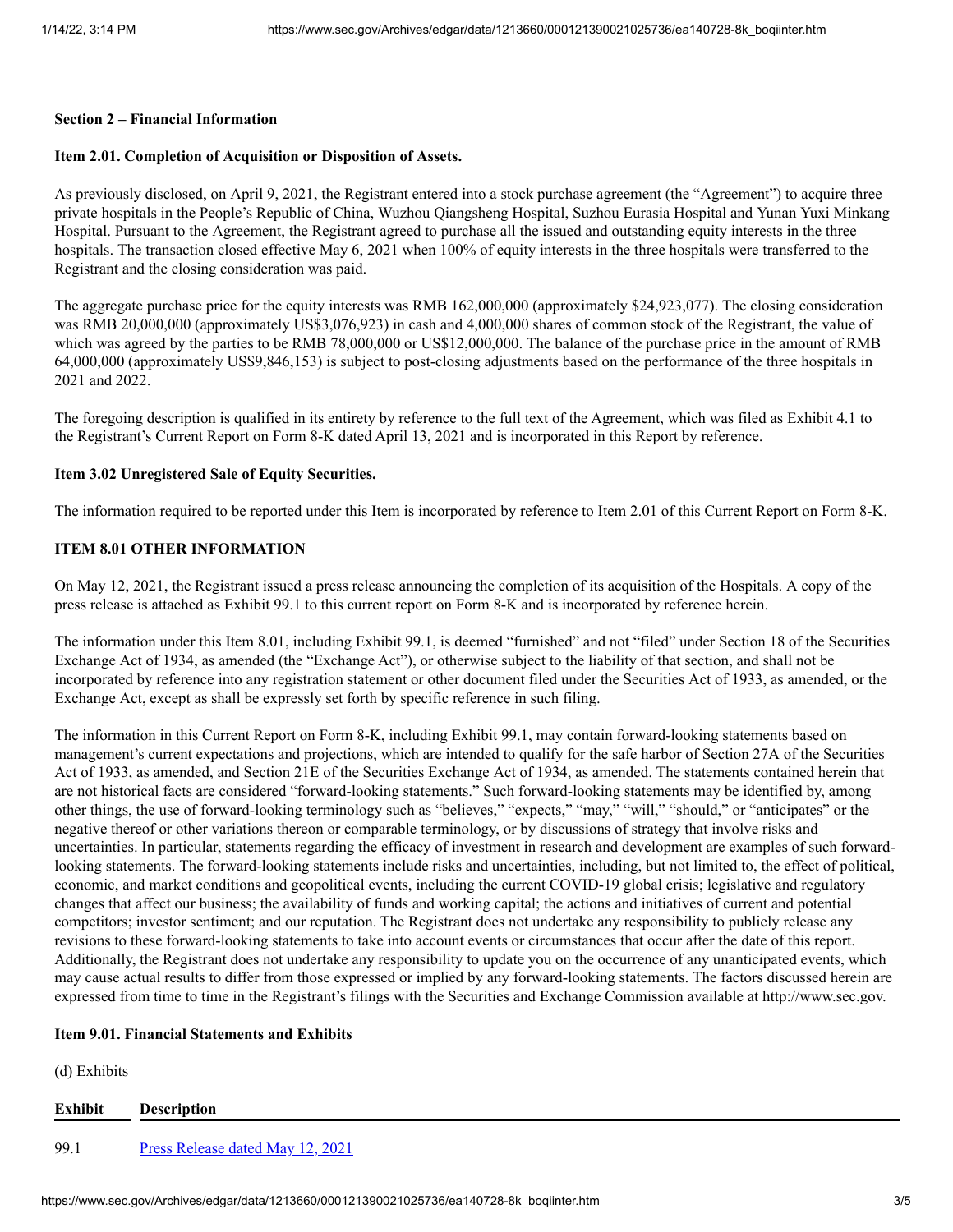1